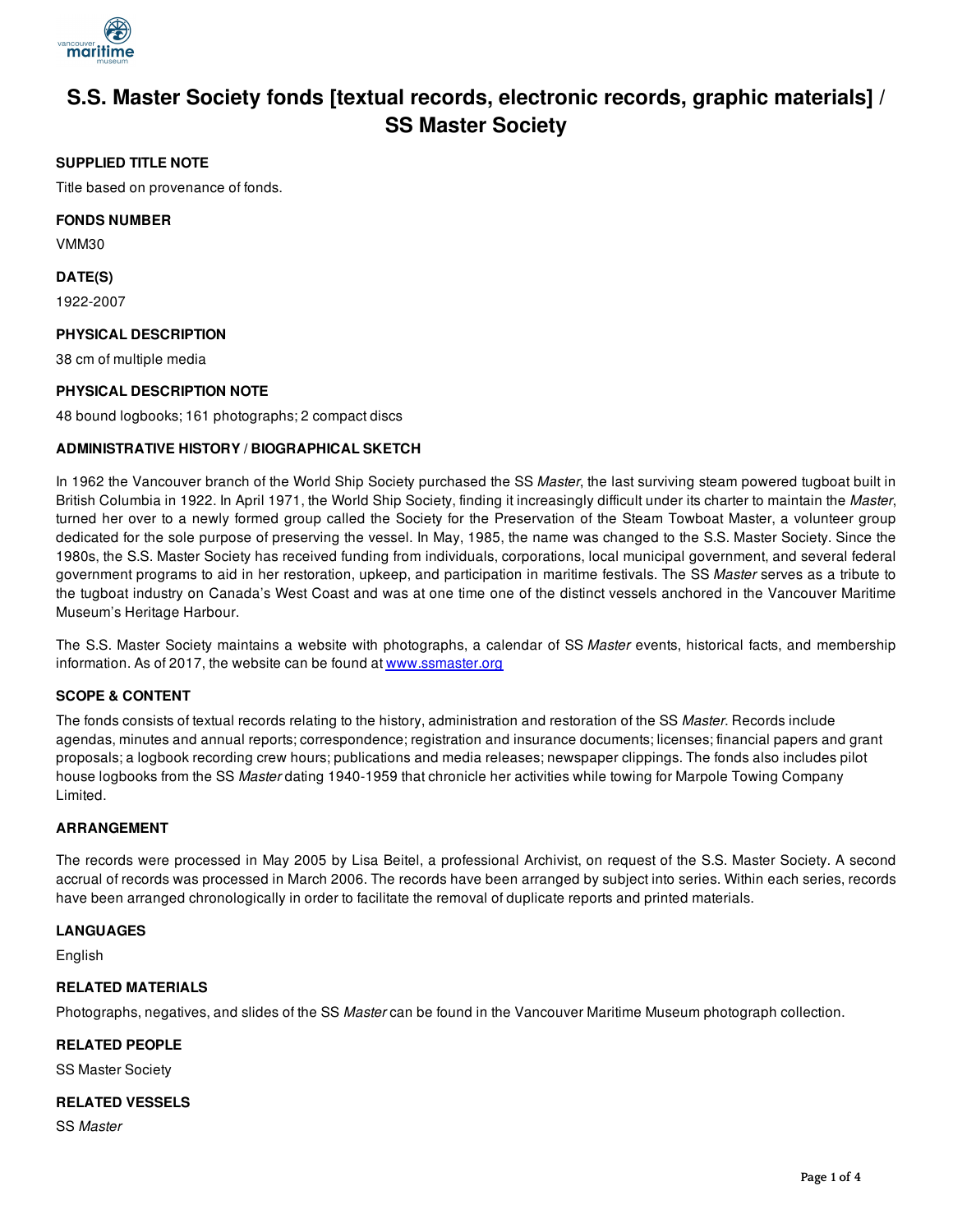

### **LC SUBJECT HEADINGS**

**Tugboats** 

#### **Series 1 - Society minutes, constitutions and membership records**

Series consists of minutes, constitutions, reports and membership records for the World Ship Society of Canada and the S.S. Master Society.

#### **World Ship Society of Western Canada**

- **Minutes and AGM Reports, vol. 1, 1972 – 1981**
- **Minutes and AGM Reports, vol. 2, 1982 – 1999**
- **Minutes and AGM Reports, vol. 3, 2000 – 2002**
- **Minutes and AGM Reports, vol. 4, 2003 – 2005**
- **Constitutions, 1972 – 2003**
- **Membership, 1973 – 2005**
- **Minutes and AGM Reports, vol. 5, 2006 –**

#### **Series 2 - Society financial records**

**Financial reports and grant applications, 1969 – 2004**

### **Series 3 – Society correspondence**

- **Correspondence, vol. 1, 1970 – 1979**
- **Correspondence, vol. 2, 1980 – 1989**
- **Correspondence, vol. 3, 1990 – 1999**
- **Correspondence, vol. 4, 2000 – 2006**
- **Series 4 – Society publications and events**
	- **Society publications, vol. 1, no date**
	- **Society publications, vol. 2, 1979 – 2007**
	- **Publications Telegraph, Shipworm, 1985 – 2002**
	- **Website, 2002**
	- **Classic Boat Show (Victoria, BC) CD, 2002**
- **Series 5 – Newspaper clippings**
	- **Newspaper clippings, 1960 – 1969**
	- **Newspaper clippings, 1970 – 1979**
	- **Newspaper clippings, 1980 – 1989**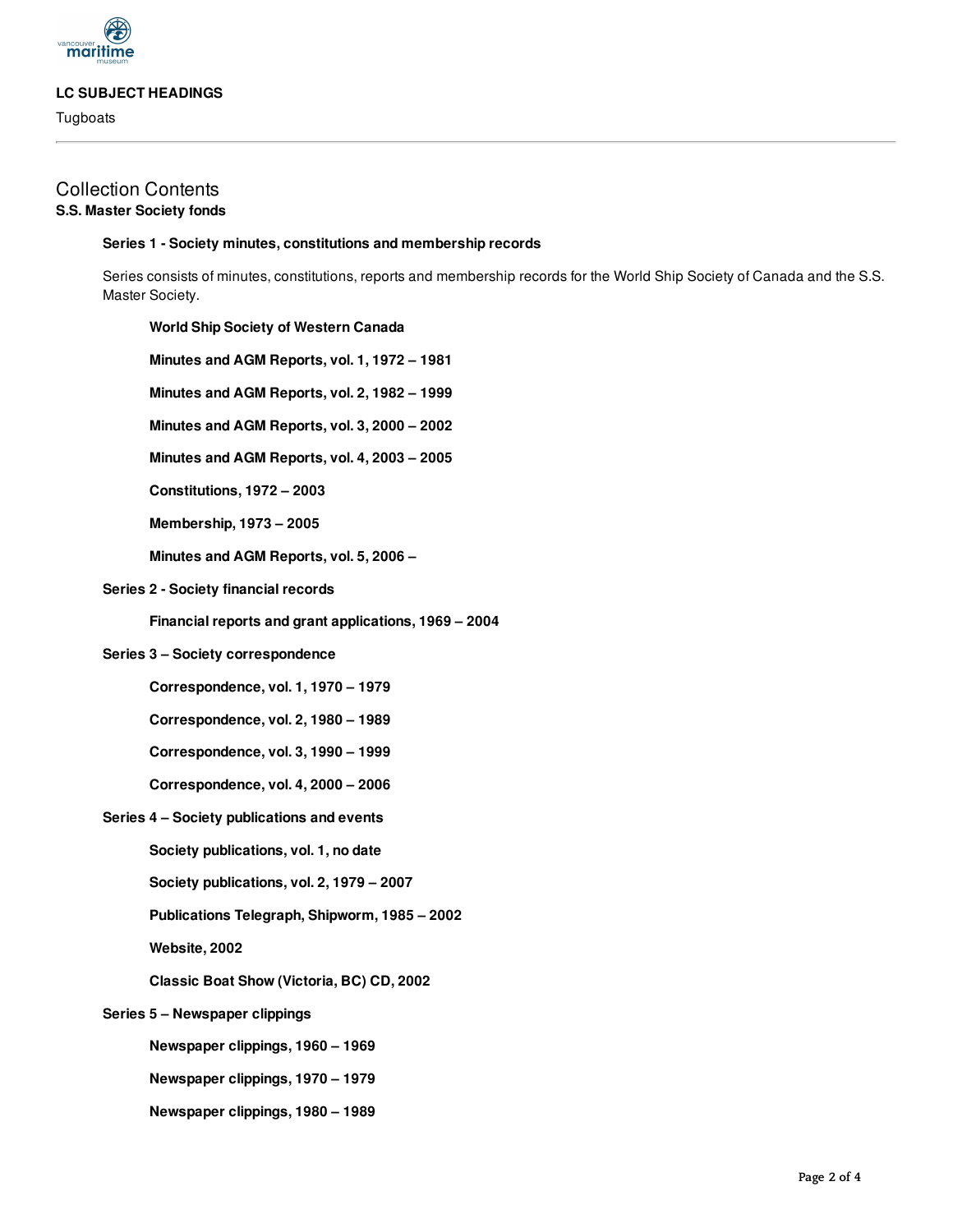

**Newspaper clippings, 1990 – 1999**

**Newspaper clippings, 2000 – 2005**

**Series 6 – SS** *Master* **historical records**

**Builder's Certificate, ownership declaration, registry documents (originals)**

**Survey and registry papers**

**SS** *Master* **crew time logbook**

**SS** *Master* **scrapbook (text), vol. 1**

**SS** *Master* **scrapbook (photos), vol. 2**

**Insurance, registration and licenses**

**Restoration and repairs**

#### **Series 7 – SS** *Master* **logbooks**

- **SS** *Master* **logbook, April 2, 1940 - July 4, 1940**
- **SS** *Master* **logbook, July 6, 1940 - November 1, 1940**
- **SS** *Master* **logbook, November 2, 1940 - February 16, 1941**

**SS** *Master* **logbook, February 17, 1941 - May 15, 1941**

**SS** *Master* **logbook, May 17, 1941 - August 2, 1941**

**SS** *Master* **logbook, August 2, 1941 - November 5, 1941**

**SS** *Master* **logbook, November 6, 1941 - February 7, 1942**

**SS** *Master* **logbook, February 7, 1942 - May 6, 1942**

**SS** *Master* **logbook, May 6, 1942 - July 22, 1942**

**SS** *Master* **logbook, July 22, 1942 - October 30, 1942**

**SS** *Master* **logbook , October 30, 1942 – September 10, 1944**

**SS** *Master* **logbook, September 11, 1944 – December 9, 1944**

- **SS** *Master* **logbook, February 2, 1946 – April 11, 1946**
- **SS** *Master* **logbook, April 12, 1946 – July 9, 1946**

**SS** *Master* **logbook, July 10, 1946 – September 5, 1946**

**SS** *Master* **logbook, September 6, 1946 – November 28, 1946**

**SS** *Master* **logbook, November 28, 1946 – March 1, 1947**

**SS** *Master* **logbook, March 2, 1947 – May 13, 1947**

**SS** *Master* **logbook, May 14, 1947 – July 27, 1947**

**SS** *Master* **logbook, July 28, 1947 – October 19, 1947**

**SS** *Master* **logbook, October 19, 1947 – January 6, 1948**

**"Unknown ship" logbook, April 19, 1934 – August 1, 1934**